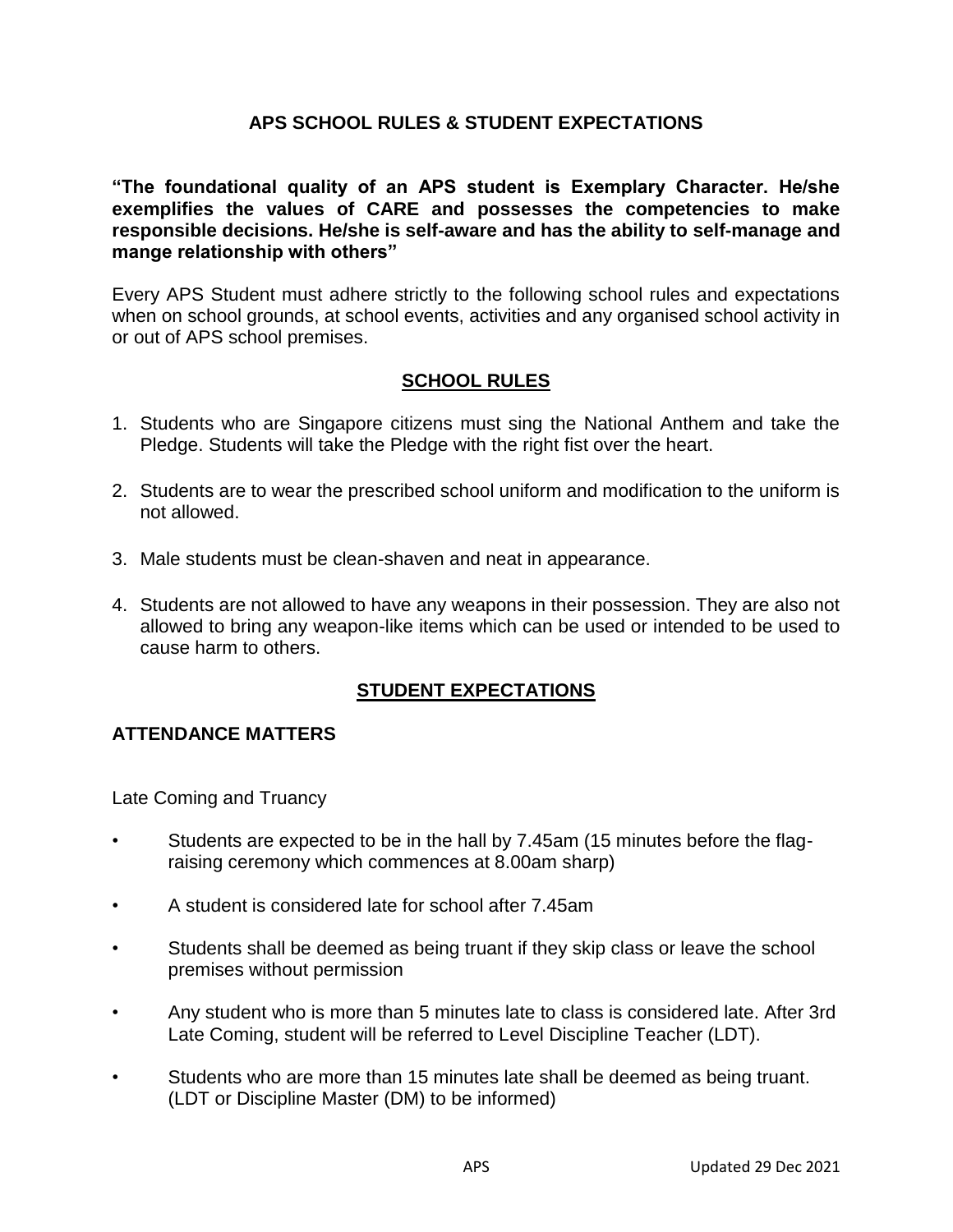Absence from School

- A student who is absent due to illness must produce a medical certificate (MC) from a certified doctor.
- Only Medical Certificates will be accepted for absence from All Examinations.
- The school will only allow a maximum of 5 days to be covered by letters of excuse from parents/guardian per semester for any absence from school.
- For non-medical reasons (such as a death in the family, etc.) appropriate documents or letter from parents / guardian should be produced. Absence without a medical certificate or a parent / guardian's letter may be regarded as a truancy case,

# **TURNOUT AND BEARING**

#### **Attire**

- Students are to wear the prescribed school uniform and modification to the uniform/official attire is not allowed
- All students are to put on the school uniform neatly and smartly. The uniform must be clean and neatly pressed. The shirt must be buttoned up for both boys and girls. Students shall always be well groomed
- The length of the skirt should not be more than1 inch above the knee cap for girls.
- For boys, the length pants must be long enough to touch the top of the shoes.
- The prescribed PE T-shirt and shorts must be worn during PE lessons and during other physical activities. The T-shirt must be tucked in at all times and the sleeves must not be folded.
- Only the school PE T-shirt can be worn beneath the school shirt. Alternatively, a plain white T-shirt is also allowed.
- Students who come to school during school holidays must be in full or part uniform (PE T-shirt or CCA T-shirt and school shorts/pants/skirt) and in proper footwear.
- Students are not allowed to wear sandals or slippers in school at all times.
- Students are to wear the school uniform when in school, at all official school functions and for external school activities (unless otherwise instructed).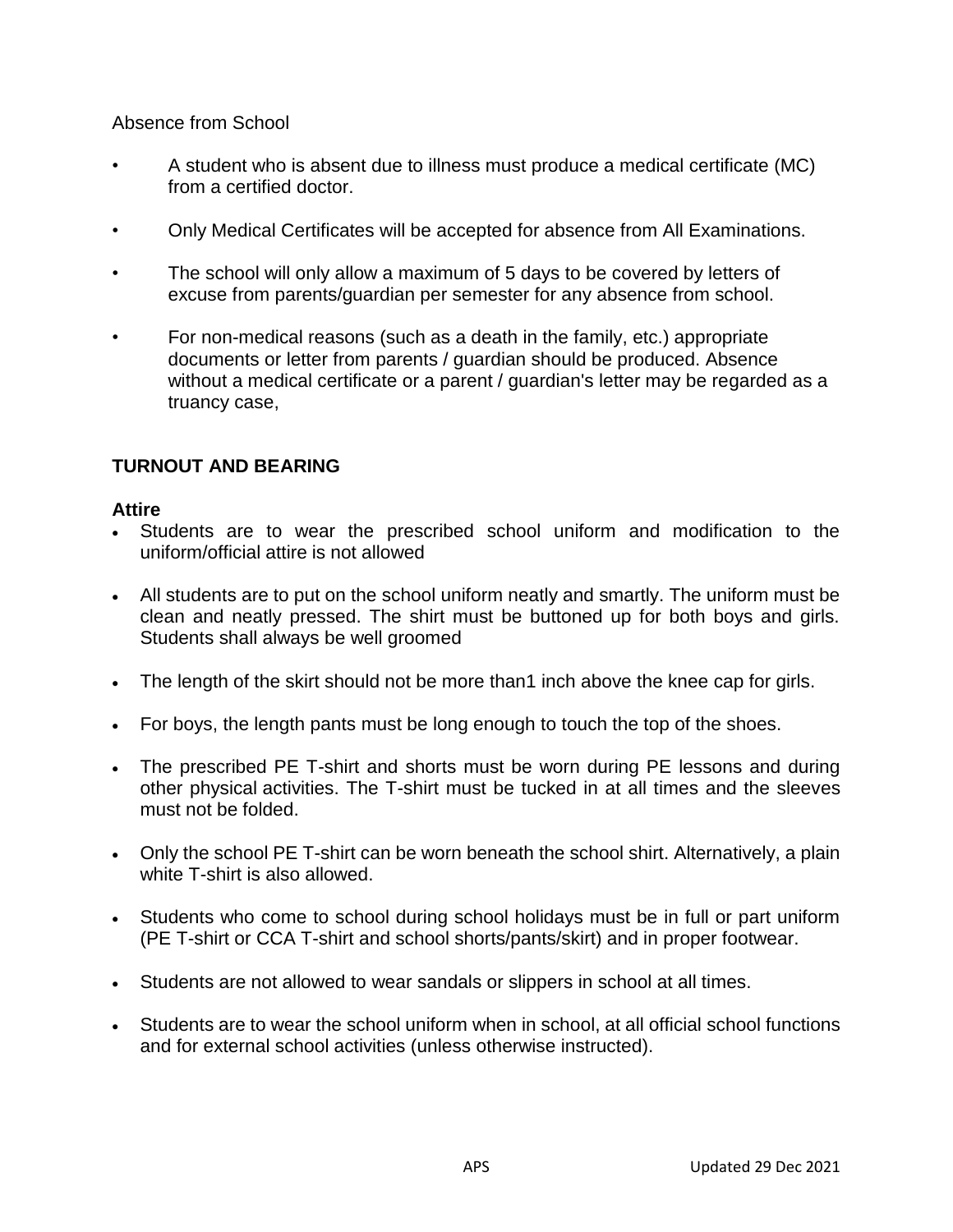# **Boys**

## Hair

Hair must be properly groomed and neat.

- There should not be any long fringes touching the eyebrows and sides should not touch the ears. Sideburns should be short.
- Hair at the back should be above the shirt collar.
- No dyed or bleached hair is allowed.
- No skin-heads, Mohawk or razor designed haircuts are allowed.

### **Others**

- Fingernails should be trimmed and cut.
- Boys should be clean shaven and no wearing of beards, goatees and moustache.
- Male students should not wear accessories.
- Body piercing or tattooing is not allowed.
- Religious lockets may be worn but not exposed.



**Appropriate School Uniform** 

**Appropriate School Uniform**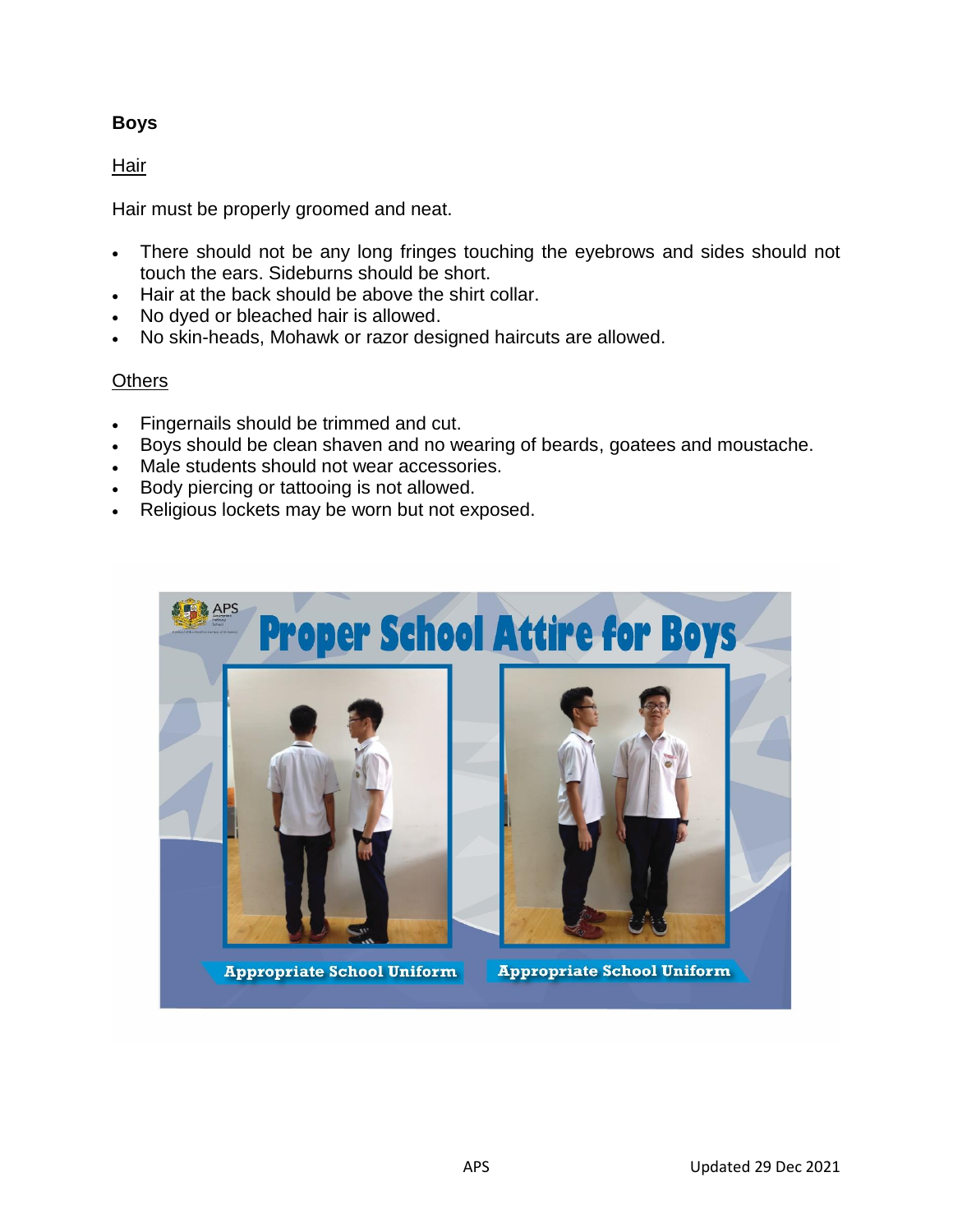# **Girls**

# Hair

Hair must be properly groomed and neat.

- No dyed or bleached hair is allowed.
- Hair must be neatly combed, clipped or tied up.
- Unkempt long hair and improper hairstyles are not acceptable.
- There should not be any long fringes touching the eyebrows.
- Hair that covers part of the face must be clipped away / up neatly.
- All hair accessories like hair pins, hair bands or ribbons must be either black or navy blue in colour.

### **Others**

- Fingernails should be trimmed and cut. Nail polish or nail varnishes are strictly forbidden.
- Girls are allowed to wear small ear studs. No nose piercing or multiple ear piercing. Body piercing or tattooing is not allowed.
- No jewellery or cosmetics is allowed.
- No shaving or plucking of eyebrows.
- Religious lockets may be worn but not exposed.
- Students who use spectacles must not use tinted glasses. Outlandish frames are not allowed to be used. Students who use contact lenses must not use coloured or magnifying lenses.



# **NOTE THAT**

 Student may be asked to return home to make necessary changes if not dressed or groomed appropriately.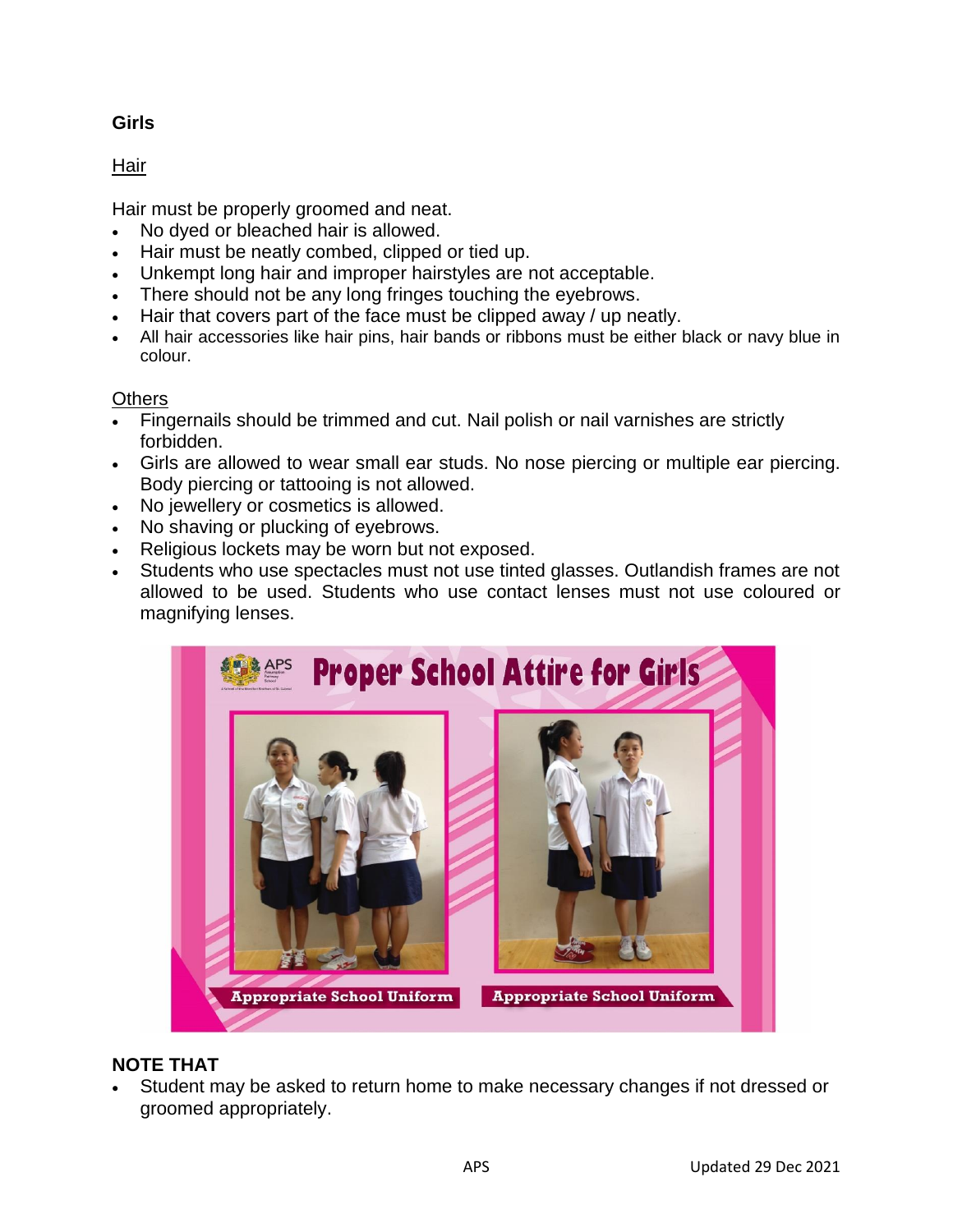# **BEFORE AND AT ASSEMBLY**

## **Proceeding to the School Hall**

Students shall proceed to the school hall immediately when the school song is played.

### **Assembly Etiquette**

- Students shall sit down quietly to await assembly.
- Students shall listen attentively and they should not talk while someone is addressing them on stage.

#### **National Anthem and Pledge Taking**

- Students shall not move, be in attention and sing the national anthem, pledge, school song, etc. loudly, clearly and smartly.
- Students who are Singapore Citizens must sing the National Anthem and take pledge. Students will take the Pledge with the right fist over the heart. Non Singaporeans are to stand at attention and remain still.

#### **After The Assembly**

- Students should move off only after being dismissed by the Discipline Teacher on duty.
- Movement shall be Class-by-class in an orderly manner and supervised by the form teachers.

#### **CLASSROOM**

#### **Before Class**

- Students shall wait outside (preferably seated) the class and wait for the teachers to come to class (and not walking around loitering).
- Students shall report to class on time (after 5 minutes is considered late).

#### **In Class**

Students shall give clear greetings to teachers and any visitor.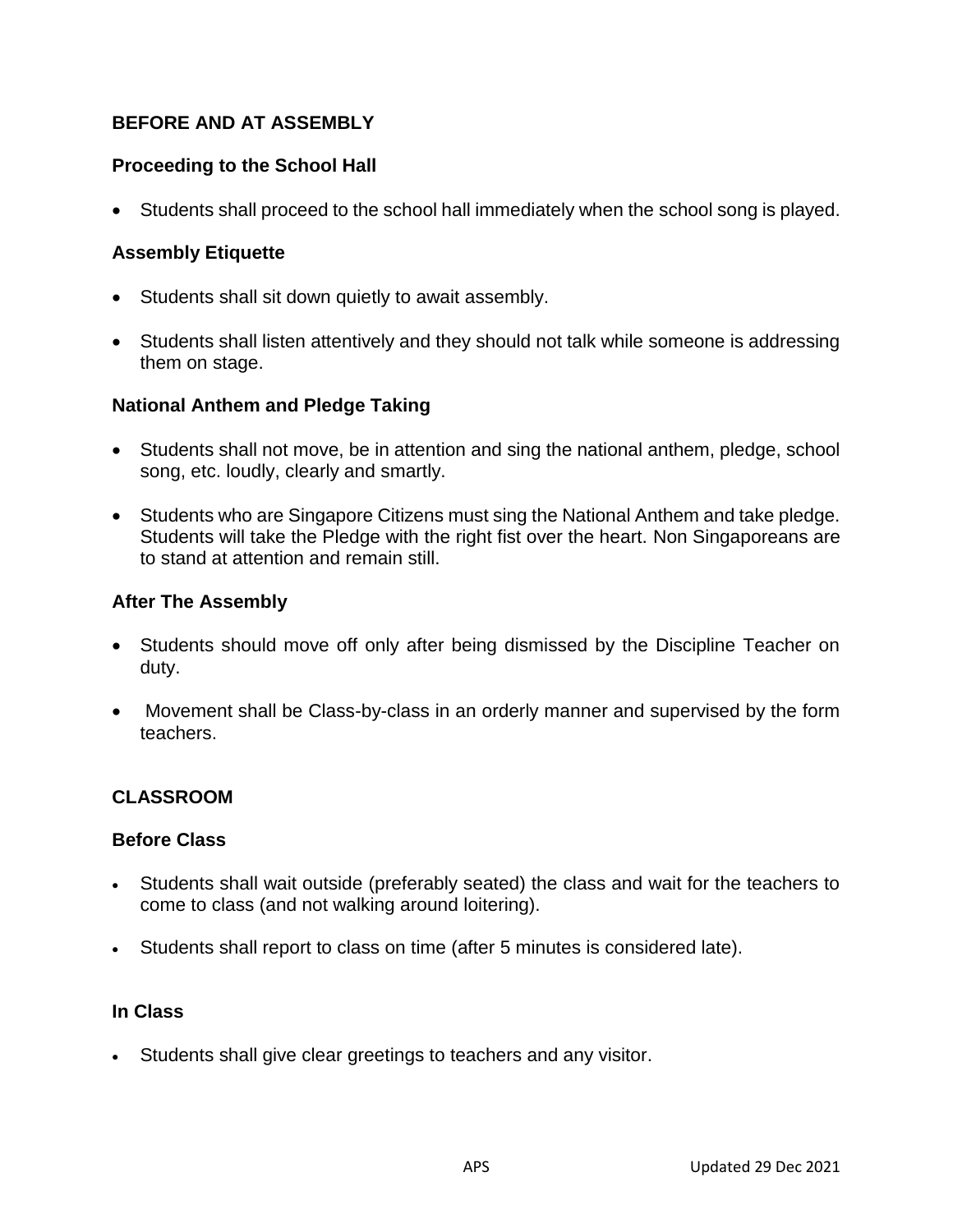- Students to be seated No student is permitted to walk around and talk in class, or disrupt or distract the class in any way.
- No vulgarities shall be permitted.
- Students should be engaged and they must do whatever tasks, assignments / homework, instructions, etc. that are given. Failure to do the necessary work assigned is an offence.

(Any student that does not follow instructions and is disobedient, defiant, or rude, etc. shall be referred to the LDT / DM immediately. This is a serious offence)

#### **MOVEMENT AROUND SCHOOL**

#### **Leaving Class during lessons**

No student is to be away from class without the teacher's permission

- Students ensure succinct permission is given by a teacher when they visiting the toilet.
- Students are not permitted to leave class during the last 5 minutes and during class and immediately after recess or lunch.

#### **Behaviour When Moving Around the School**

No student should cause a nuisance when moving around the school

- Students should not be seen running, shouting, disturbing others when they are in class, etc.
- Students are to wait for their teachers before returning from the canteen after their breaks.

#### **Approval to Leave School during school hours**

- A parent / guardian may accompany a sick student home after registering with the General Office.
- During emergencies, the Operations Manager (OM) or teacher appointed by the P / VP may send the child home or to the hospital.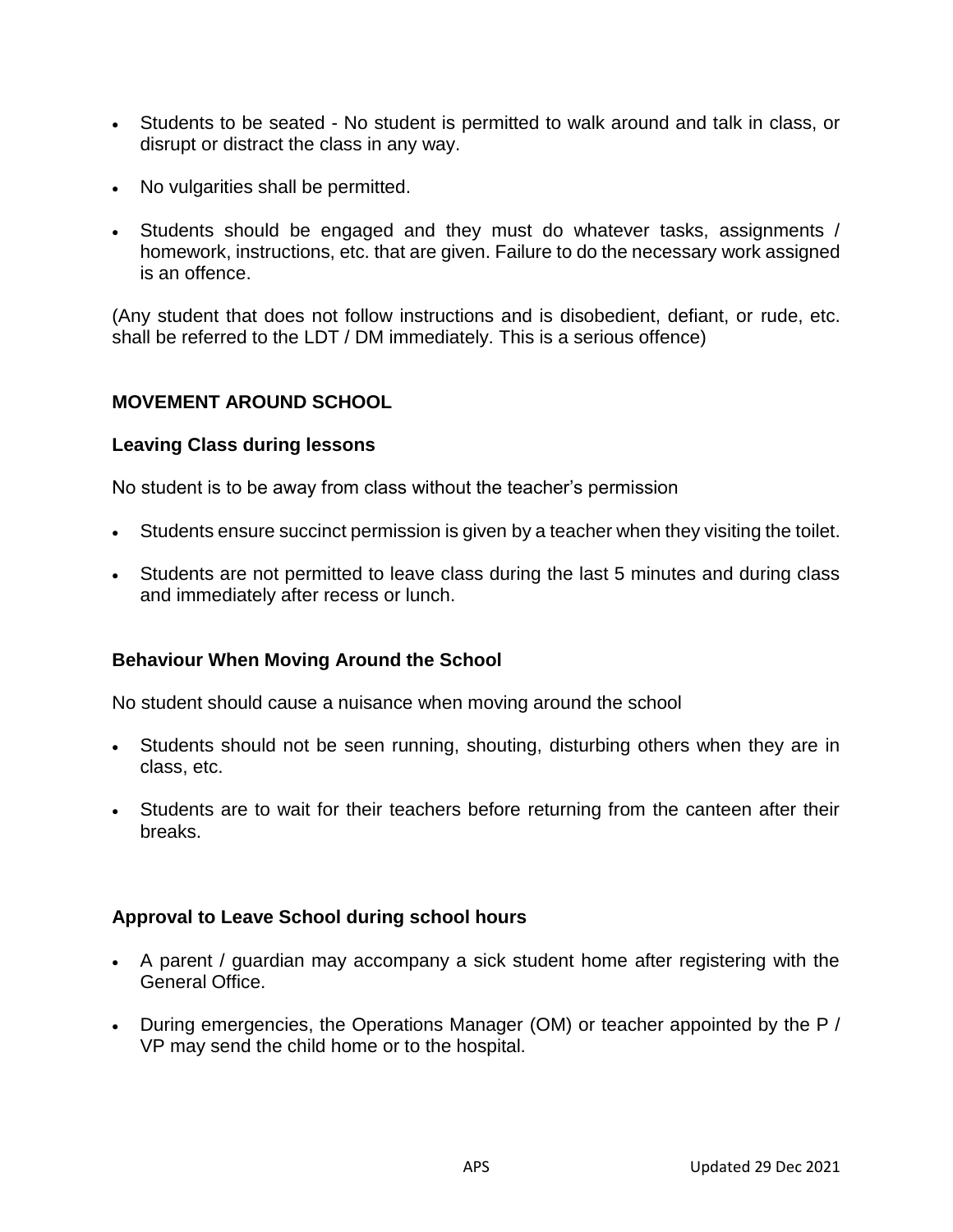## **DURING RECESS AND LUNCH TIME**

- Students are NOT permitted to be in the classroom block during recess and lunch time.
- Students shall NOT play dangerously or be seen to do anything that can be perceived as bullying or perceived as dangerous / play with lack of care and respect.

(Bullying i.e. disrespectful remarks that can hurt others, chasing and / punching each other, irritating other students, name calling / vulgarities)

### **CANTEEN**

#### **Lining Up for Food**

All students shall line up in rows and not cut queues etc.

#### **Returning of Plates & Utensils and Disposing of Waste**

- All students are required to clear their plates, glasses / cups and food packaging, wrappers after their meals. Tables are to be cleaned by students before they leave the canteen.
- All students must deposit litter in the proper waste bins.
- Students who see plates and cups that were not cleared are encouraged to assist to return them.

#### **PE and Playing On School Grounds**

- Students must produce a letter of excuse from a Medical Officer if they are unable to participate in PE lessons.
- All students are required to change into their PE attire when attending PE lessons.
- Students in school are to wear their school T-shirt or CCA T-shirt when playing games
- Students should play at designated areas only.
- They are not to play at covered areas or along corridors, stairwells or in the classroom.
- Students should be respectful of school property.